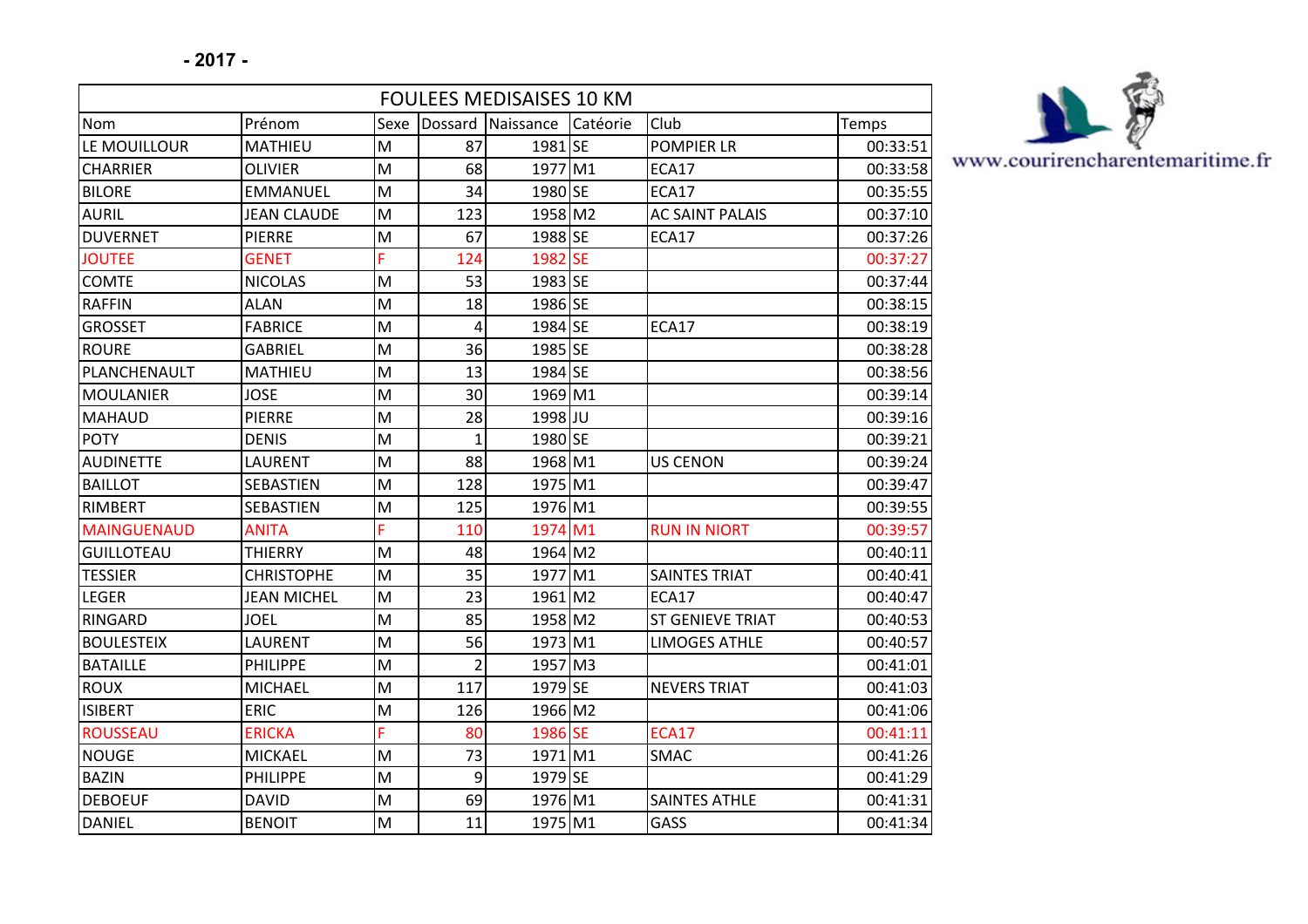| <b>GUILLET</b>   | <b>MARC</b>         | M | $\overline{3}$ | 1955 M3 | <b>COURIR A TREMUSSON</b>      | 00:41:36 |
|------------------|---------------------|---|----------------|---------|--------------------------------|----------|
| <b>BRIAND</b>    | <b>ARNAUD</b>       | M | 65             | 1993 SE |                                | 00:41:37 |
| <b>OURRED</b>    | <b>MEHDI</b>        | M | 24             | 1990 SE |                                | 00:42:07 |
| CHARRASSIER      | <b>KEVIN</b>        | M | 15             | 1993 SE |                                | 00:42:10 |
| <b>BOURGEOIS</b> | <b>BERTRAND</b>     | M | 90             | 1974 M1 |                                | 00:42:15 |
| <b>DANCHE</b>    | <b>JEAN JACQUES</b> | M | 92             | 1963 M2 | <b>ALBS</b>                    | 00:42:22 |
| <b>GEORGET</b>   | <b>JEAN CLAUDE</b>  | M | 41             | 1963 M2 | <b>FOOTING CLUB COZES</b>      | 00:42:26 |
| <b>BOULLE</b>    | <b>JEAN PIERRE</b>  | M | 20             | 1956 M3 |                                | 00:42:27 |
| <b>BARBOTIN</b>  | <b>FLORENT</b>      | M | 50             | 1977 M1 |                                | 00:42:29 |
| <b>MICHAUD</b>   | <b>RODOLPHE</b>     | M | 47             | 1981 SE |                                | 00:42:35 |
| <b>LEDUC</b>     | <b>CEDRICK</b>      | M | 19             | 1978 SE |                                | 00:42:38 |
| <b>BILLON</b>    | <b>JULIEN</b>       | M | 70             | 1979 SE | <b>SAINT AUBIN</b>             | 00:43:03 |
| <b>VOZEL</b>     | <b>JEREMY</b>       | M | 61             | 1988 SE |                                | 00:43:38 |
| SARRAZIN         | <b>JACKY</b>        | M | 32             | 1950 M3 |                                | 00:43:43 |
| <b>DESTEINDT</b> | <b>MAXIME</b>       | M | 95             | 1988 SE |                                | 00:43:54 |
| <b>VAZART</b>    | <b>CASSANDRA</b>    | Ë | 89             | 1994 SE |                                | 00:44:00 |
| <b>DELJEHIER</b> | <b>CYRIL</b>        | M | 91             | 1990 SE |                                | 00:44:00 |
| <b>CAILLON</b>   | PASCAL              | M | 99             | 1959 M2 |                                | 00:44:08 |
| <b>BETEAU</b>    | SEBASTIEN           | M | 16             | 1973 M1 |                                | 00:44:10 |
| <b>MARIA</b>     | <b>FLORIAN</b>      | M | 118            | 1995 ES |                                | 00:44:12 |
| <b>MOUNIER</b>   | <b>JEAN LOUIS</b>   | M | 26             | 1958 M2 |                                | 00:44:20 |
| HAMIDOU          | <b>AMINE</b>        | M | 5              | 1962 M2 | ROUTE 109                      | 00:44:25 |
| <b>BARDET</b>    | LAURA               | F | 51             | 1990 SE | <b>AKRO BITUM</b>              | 00:44:26 |
| <b>MARRAUD</b>   | <b>PATRICE</b>      | M | 79             | 1969 M1 | <b>AKRO BITUM</b>              | 00:44:38 |
| <b>MERLE</b>     | Alain               | M | 44             | 1957 M3 |                                | 00:44:40 |
| POUZAUD          | SEBASTIEN           | M | 33             | 1973 M1 | <b>COTE DE BEAUTE CYCLISMI</b> | 00:44:42 |
| <b>HAUTEKEUR</b> | <b>KEVIN</b>        | M | 94             | 1992 SE |                                | 00:45:02 |
| <b>SIX</b>       | <b>ISABELLE</b>     | Ë | 100            | 1972 M1 |                                | 00:45:14 |
| RENAILLE         | <b>MARC</b>         | M | 17             | 1950 M3 |                                | 00:45:15 |
| <b>KLEIN</b>     | <b>HUBERT</b>       | M | 120            | 1974 M1 | ASCRS 30                       | 00:45:22 |
| <b>MARCHAIS</b>  | <b>JEAN MICHEL</b>  | M | 39             | 1958 M2 |                                | 00:45:31 |
| <b>PERRET</b>    | YANNICK             | M | 40             | 1969 M1 | GASS                           | 00:45:32 |
| <b>PERRET</b>    | LAETITIA            | F | 114            | 1976 M1 | <b>GASS</b>                    | 00:45:35 |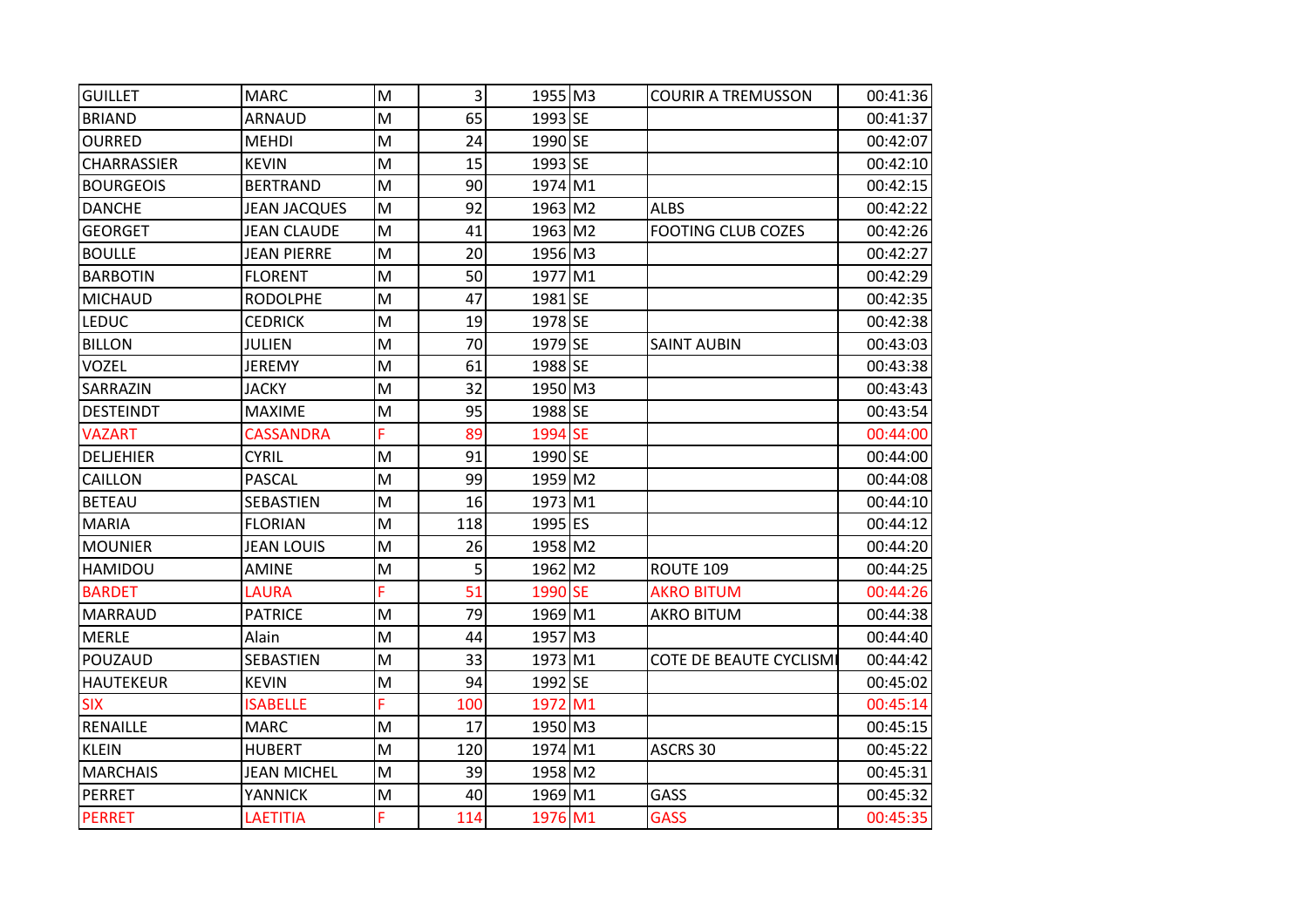| LEGRAND           | <b>MARC</b>         | M | 21             | 1965 M2 |                        | 00:45:37 |
|-------------------|---------------------|---|----------------|---------|------------------------|----------|
| <b>CREUNIER</b>   | <b>ALAIN</b>        | M | 10             | 1960 M2 |                        | 00:45:53 |
| <b>VOZEL</b>      | <b>PATRIK</b>       | M | 60             | 1957 M3 |                        | 00:46:01 |
| <b>FIORETTI</b>   | YANN                | M | 27             | 1980 SE |                        | 00:46:29 |
| <b>CHABOT</b>     | <b>ALAIN</b>        | M | 66             | 1953 M3 | <b>ECA17</b>           | 00:46:46 |
| <b>TANCHAUD</b>   | <b>BRUNO</b>        | M | 86             | 1969 M1 |                        | 00:46:49 |
| <b>CAMPOT</b>     | <b>CHRISTIAN</b>    | M | 75             | 1957 M3 | LA MOSNACOTOISE        | 00:46:54 |
| MAILLARD          | <b>GREGORY</b>      | M | 29             | 1980 SE |                        | 00:47:10 |
| <b>BATTISTIN</b>  | Hugo                | M | 45             | 1975 M1 | <b>AKRO BITUM</b>      | 00:47:19 |
| <b>LOIRY</b>      | <b>MARIE FRANCE</b> | F | 101            | 1966 M2 | <b>A O PONTOIS</b>     | 00:47:22 |
| <b>TURBIA</b>     | <b>MICHEL</b>       | M | 71             | 1952 M3 | <b>US AIGREFEUILLE</b> | 00:47:27 |
| CHARBEAU          | <b>PATRICE</b>      | M | 55             | 1952 M3 | GASS                   | 00:47:40 |
| <b>RICARD</b>     | ALEXANDRE           | M | 43             | 1981 SE |                        | 00:47:55 |
| <b>BARRETAUD</b>  | <b>PATRICK</b>      | M | 6              | 1960 M2 | <b>AS LEGRAND</b>      | 00:48:11 |
| <b>GOURMEL</b>    | LAURENT             | M | 22             | 1978 SE |                        | 00:48:15 |
| <b>DOUTEAU</b>    | <b>CHANTAL</b>      |   | 93             | 1964 M2 |                        | 00:48:21 |
| <b>WATERLOOS</b>  | PIERRE YVES         | M | $\overline{7}$ | 1947 M4 | GASS                   | 00:48:28 |
| <b>HELET</b>      | SEBASTIEN           | M | 62             | 1975 M1 |                        | 00:48:40 |
| <b>ROBION</b>     | <b>OLIVIER</b>      | M | 46             | 1983 SE |                        | 00:48:41 |
| <b>CHAGNAUD</b>   | <b>VALERIE</b>      | Ë | 72             | 1969 M1 | <b>US AIGREFEUILLE</b> | 00:48:50 |
| <b>MESNARD</b>    | <b>JACQUES</b>      | M | 49             | 1955 M3 | <b>17 SOUPAPES</b>     | 00:49:14 |
| <b>BRETHEROUX</b> | <b>ROMAIN</b>       | M | 63             | 1988 SE |                        | 00:49:23 |
| <b>MORNET</b>     | <b>ESTELLE</b>      | Ë | 76             | 1983 SE |                        | 00:49:58 |
| <b>MALLET</b>     | <b>DANIEL</b>       | M | 59             | 1952 M3 | SANTORUM               | 00:50:14 |
| <b>CHATELAS</b>   | <b>MARIE HELENE</b> | F | 54             | 1955 M3 | LA MOSNACOTOISE        | 00:50:26 |
| <b>BELAIB</b>     | <b>BILLEL</b>       | M | 74             | 1990 SE |                        | 00:50:27 |
| <b>RAGAUD</b>     | <b>MARIE</b>        | F | 108            | 1975 M1 |                        | 00:51:31 |
| <b>RIGAUD</b>     | <b>NATHALIE</b>     | Ë | 107            | 1973 M1 |                        | 00:51:39 |
| <b>MOUHE</b>      | <b>LYDIE</b>        | F | 106            | 1995 ES |                        | 00:51:41 |
| <b>PAPOT</b>      | <b>GERARD</b>       | M | 25             | 1953 M3 |                        | 00:52:18 |
| <b>QUINTARD</b>   | <b>AGNES</b>        | Ë | 64             | 1983 SE |                        | 00:52:21 |
| <b>PONTVIANNE</b> | <b>CLAUDIE</b>      | Ë | 109            | 1962 M2 | <b>GASS</b>            | 00:52:31 |
| <b>CEGLARECK</b>  | <b>MARINETTE</b>    | Ë | 104            | 1955 M3 |                        | 00:52:40 |